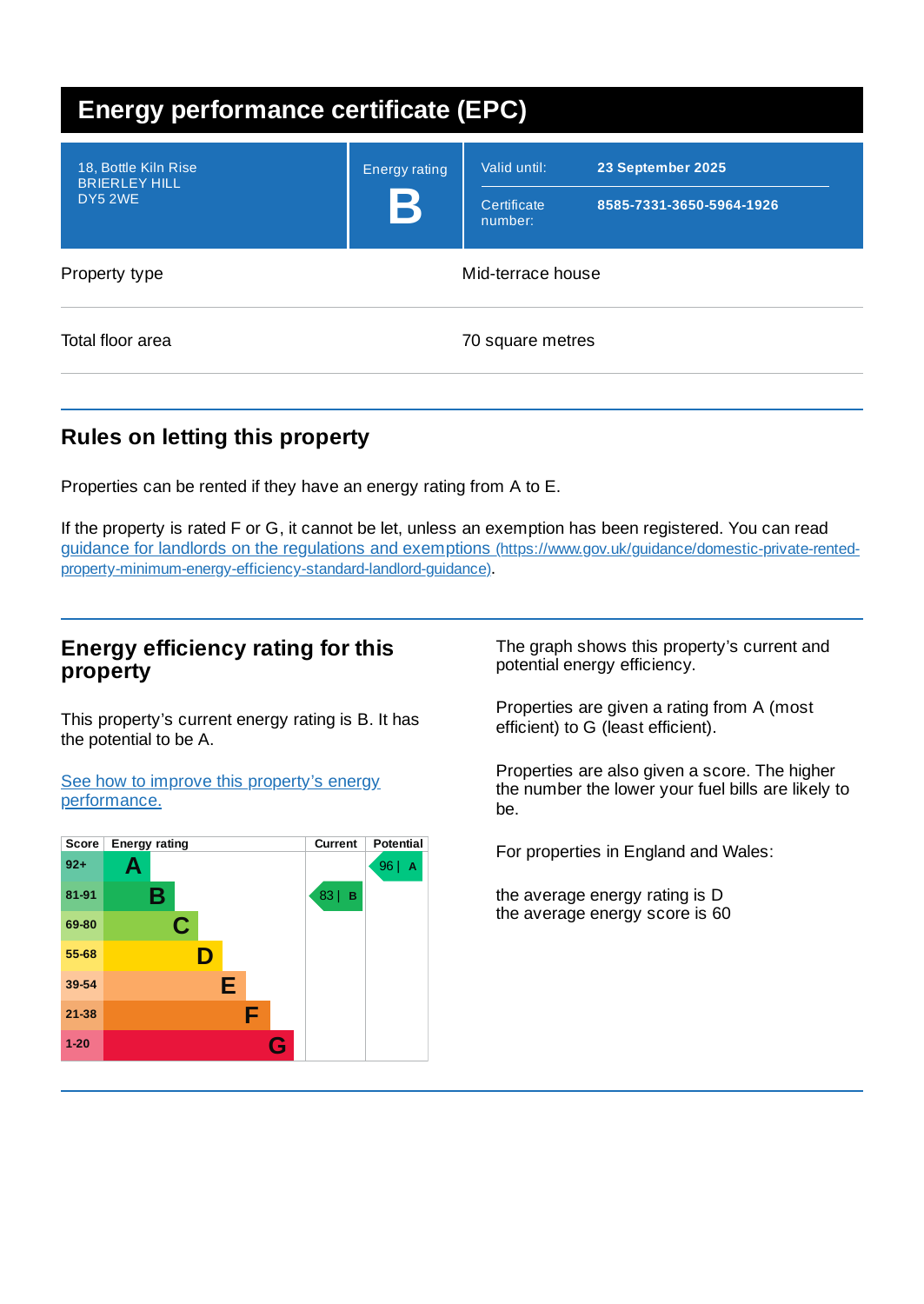## **Breakdown of property's energy performance**

This section shows the energy performance for features of this property. The assessment does not consider the condition of a feature and how well it is working.

Each feature is assessed as one of the following:

- very good (most efficient)
- good
- average
- poor
- very poor (least efficient)

When the description says "assumed", it means that the feature could not be inspected and an assumption has been made based on the property's age and type.

| <b>Feature</b>       | <b>Description</b>                                                | Rating    |
|----------------------|-------------------------------------------------------------------|-----------|
| Walls                | Average thermal transmittance 0.23 W/m <sup>2</sup> K             | Very good |
| Roof                 | Average thermal transmittance 0.1 W/m <sup>2</sup> K              | Very good |
| Floor                | Average thermal transmittance 0.14 W/m <sup>2</sup> K             | Very good |
| <b>Windows</b>       | High performance glazing                                          | Very good |
| Main heating         | Boiler and radiators, mains gas                                   | Good      |
| Main heating control | Time and temperature zone control                                 | Very good |
| Hot water            | From main system                                                  | Good      |
| Lighting             | Low energy lighting in all fixed outlets                          | Very good |
| Air tightness        | Air permeability 4.4 m <sup>3</sup> /h.m <sup>2</sup> (as tested) | Good      |
| Secondary heating    | None                                                              | N/A       |

### **Primary energy use**

The primary energy use for this property per year is 94 kilowatt hours per square metre (kWh/m2).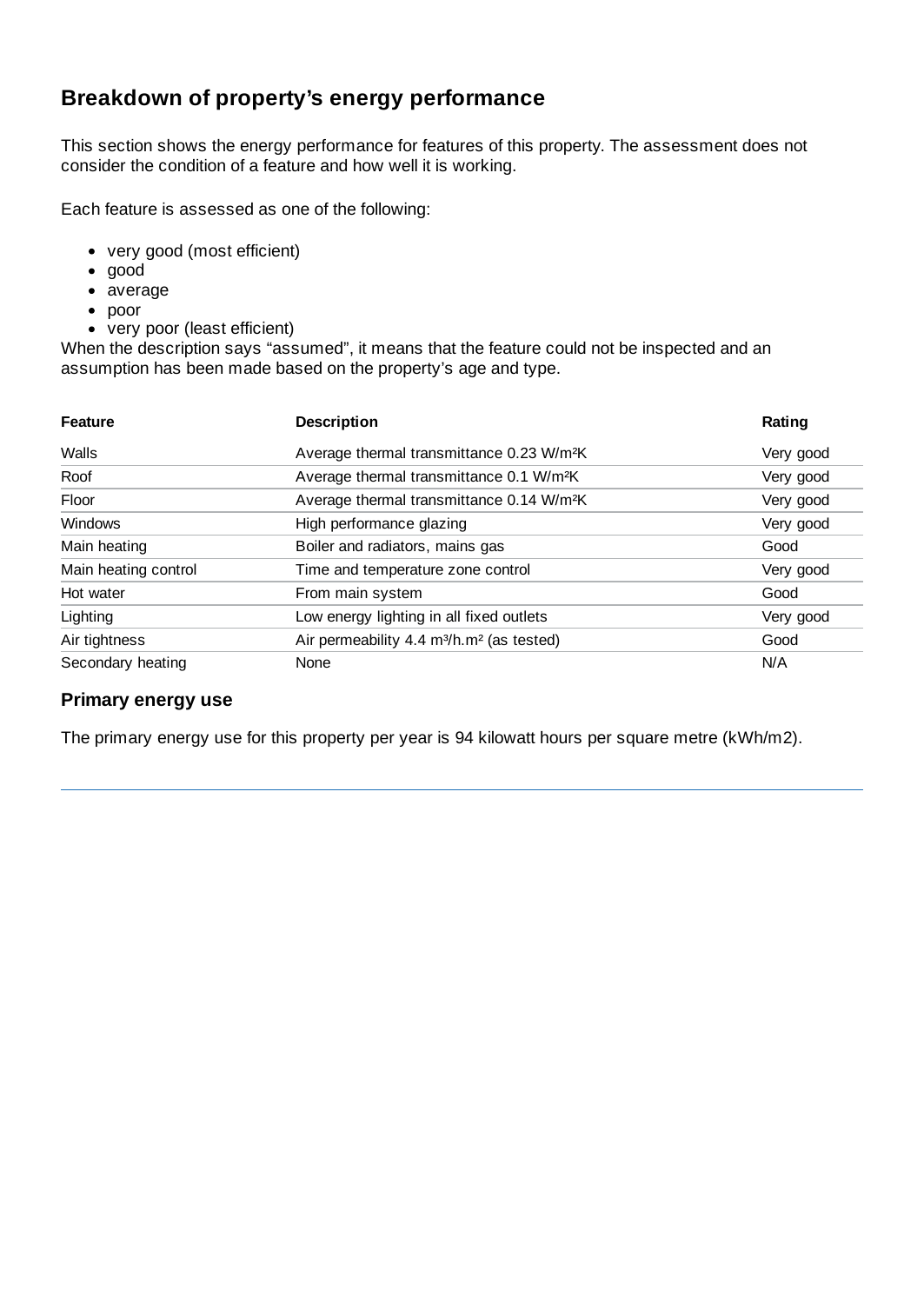| <b>Environmental impact of this</b><br>property                                                        |  | This property produces                                                                                                                        | 1.2 tonnes of CO2 |
|--------------------------------------------------------------------------------------------------------|--|-----------------------------------------------------------------------------------------------------------------------------------------------|-------------------|
| This property's current environmental impact<br>rating is B. It has the potential to be A.             |  | This property's potential<br>production                                                                                                       | 0.1 tonnes of CO2 |
| Properties are rated in a scale from A to G<br>based on how much carbon dioxide (CO2) they<br>produce. |  | By making the recommended changes, you<br>could reduce this property's CO2 emissions by<br>1.1 tonnes per year. This will help to protect the |                   |
| Properties with an A rating produce less CO2                                                           |  | environment.                                                                                                                                  |                   |
| than G rated properties.                                                                               |  | Environmental impact ratings are based on<br>assumptions about average occupancy and                                                          |                   |
| 6 tonnes of CO <sub>2</sub><br>An average household<br>produces                                        |  | energy use. They may not reflect how energy is<br>consumed by the people living at the property.                                              |                   |

# <span id="page-2-0"></span>**How to improve this property's energy performance**

Making any of the recommended changes will improve this property's energy efficiency.

If you make all of the recommended changes, this will improve the property's energy rating and score from B (83) to A (96).

| <b>Recommendation</b>        | <b>Typical installation cost</b> | <b>Typical yearly saving</b> |
|------------------------------|----------------------------------|------------------------------|
| 1. Solar water heating       | £4,000 - £6,000                  | £32                          |
| 2. Solar photovoltaic panels | £5.000 - £8.000                  | £264                         |

### **Paying for energy improvements**

Find energy grants and ways to save energy in your home. [\(https://www.gov.uk/improve-energy-efficiency\)](https://www.gov.uk/improve-energy-efficiency)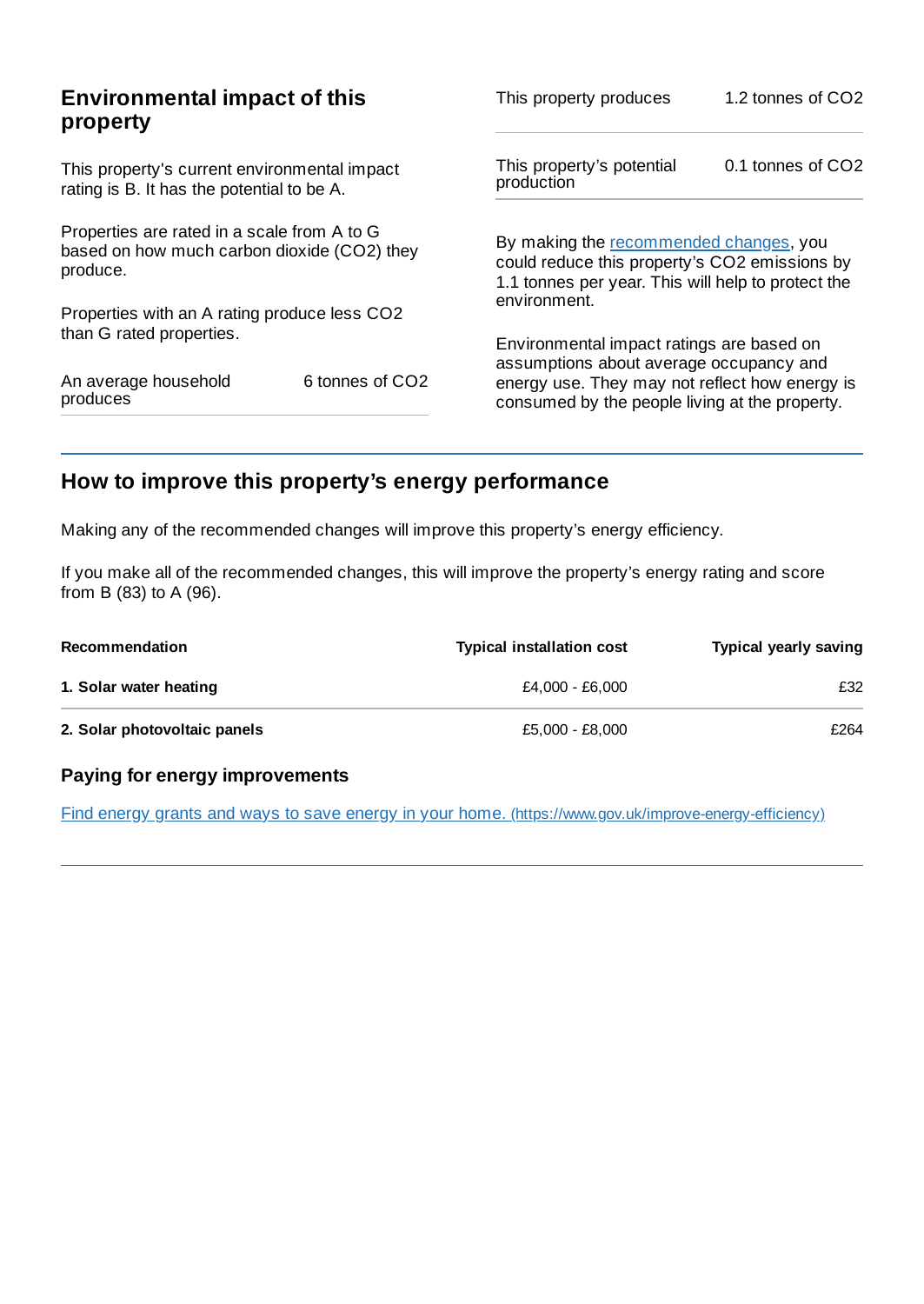## **Estimated energy use and potential savings**

| <b>Estimated yearly</b><br>energy cost for this<br>property | £352 |
|-------------------------------------------------------------|------|
| Potential saving                                            | £33. |

The estimated cost shows how much the average household would spend in this property for heating, lighting and hot water. It is not based on how energy is used by the people living at the property.

The estimated saving is based on making all of the [recommendations](#page-2-0) in how to improve this property's energy performance.

For advice on how to reduce your energy bills visit Simple Energy Advice [\(https://www.simpleenergyadvice.org.uk/\)](https://www.simpleenergyadvice.org.uk/).

### **Heating use in this property**

Heating a property usually makes up the majority of energy costs.

| Estimated energy used to heat this property |                   |  |
|---------------------------------------------|-------------------|--|
| Space heating                               | 2092 kWh per year |  |
| Water heating                               | 1681 kWh per year |  |
| Detential enevan: escurare las installina   |                   |  |

#### **Potential energy savings by installing insulation**

The assessor did not find any opportunities to save energy by installing insulation in this property.

You might be able to receive Renewable Heat Incentive payments [\(https://www.gov.uk/domestic](https://www.gov.uk/domestic-renewable-heat-incentive)renewable-heat-incentive). This will help to reduce carbon emissions by replacing your existing heating system with one that generates renewable heat. The estimated energy required for space and water heating will form the basis of the payments.